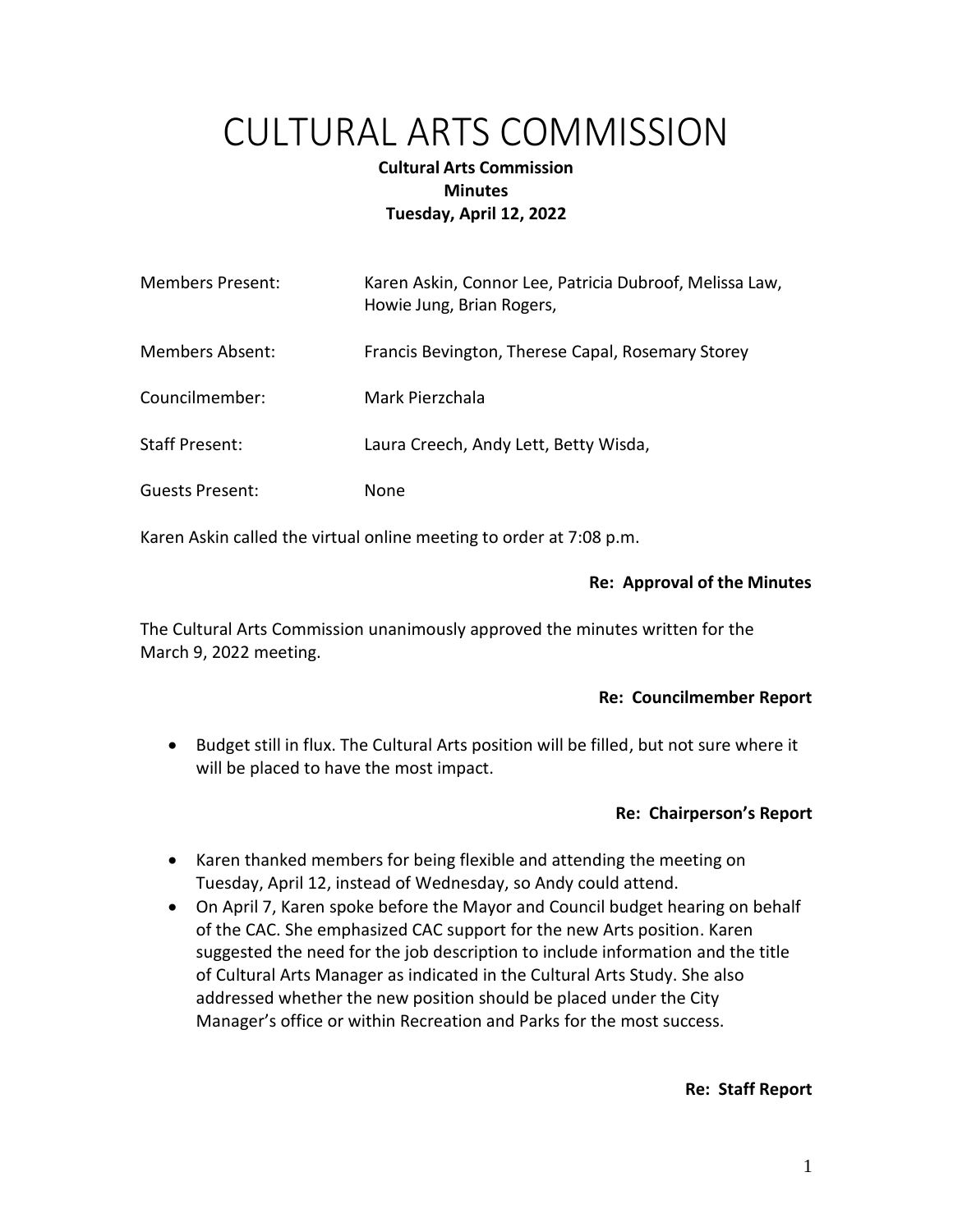- Budget amendments were made for a new Special Events position to begin in F 2022.
- The Arts Coordinator position is listed under City Manager's office in the FY2023 proposed budget.
- Betty Wisda, staff liaison, attended the virtual meeting of the Planning Committee of the F. Scott Fitzgerald Literary Festival on Tuesday, March 22.
- The three finalists presented their art proposals virtually to the Artist Nomination Committee for the Rockville Skate Park Art Project on March 15.
- Under the direction of Len Morse, the Rockville Concert Band presented "The Year 2020" concert at 3 p.m. on Sunday, March 13, at the F. Scott Fitzgerald Theatre. Councilmember Monique Ashton made opening remarks. The City of Rockville's Arts Division and the Rockville Art League presented the award-winning artwork from the "Lost, Found, and Looking Forward" exhibit; the artwork was displayed in the lobby that afternoon. Red Ramzor Studios was contracted to live-stream this concert. This concert was the first event live streamed from the F. Scott Fitzgerald Theatre. Due to unforeseen circumstances, the world premiere of the commissioned music composition by Johan de Meij to honor lives lost to COVID-19 and hope for the future was postponed and rescheduled for the concert on April 10.
- The "Meet the Artists" for the "Lost, Found, and Looking Forward" exhibit was held from 1:30 to 3:30 p.m. on Sunday, March 20, at the Glenview Mansion Art Gallery. The exhibit will be on display through May 6 in the art gallery.
- Under the direction of Eleanor Simpson and Erin Kwong, the Rockville Civic Ballet presented "sold out" performances of "Cinderella" at 2 p.m. and 7:30 p.m. on Saturday, March 26 and at 2 p.m. on Sunday, March 27, at the F. Scott Fitzgerald Theatre.
- Under the direction of Dr. Juan Gallastegui, the Rockville Concert Band presented "Music for an Anniversary" concert at 3 p.m. on Sunday, April 10, at the F. Scott Fitzgerald Theatre. Dr. Robert Tennyson, Dr. Vincent Patterson, and John Saint Amour, former Music Directors, also conducted musical selections to celebrate the 65th Anniversary of the Rockville Concert Band. The world premiere of "The Year 2020" by Johan de Meij, the commissioned music composition to honor lives lost to COVID-19, was performed by the band. The composer was present and made remarks at this concert.
- Kudos to Betty for her work on having the Arts Division awarded a Public Art Conservation Grant for \$22,127 from the Maryland State Arts Council. The conservation work is designated for "William Gibbs" by Charlotte Lees, located on Gibbs Street in Rockville Town Square and "ColorPlay" by Stephen Canneto, located at the Village Green Park in Fallsgrove.
- The Rockville Metro Station, Temporary Bus Shelters Art Project continues to move forward with preparing of a draft agreement between the City of Rockville and the Washington Metropolitan Area Transit Authority Art in Transit Program and the Call for Artists. The draft needs to go through WMATA departmental approvals.
- Holding two more RedGate Park input meetings. Important to share your thoughts on the park. Andy sent the lin[k www.engagerockvillle/Redgate-park.](http://www.engagerockvillle/Redgate-park)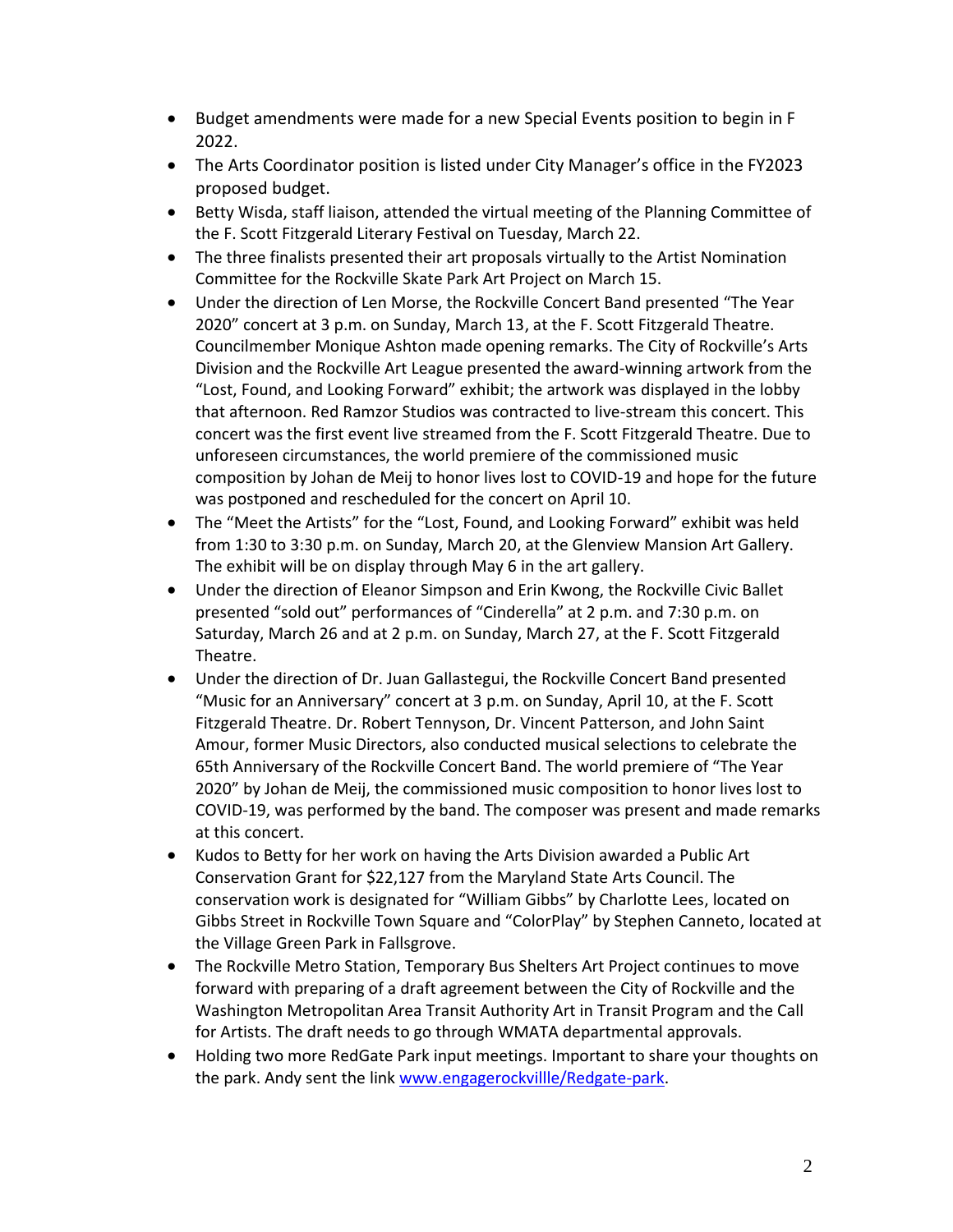- Held sub-committee meeting on April 10. Francis is trying to get a regular meeting date. Polling members to select the best day.
- Motion made and approved to accept the recommendation from the AIPP subcommittee members along with Rockville Park Board member, Jonathan Weiss and local skate park user Jonathan Marino to award the Skate Park art project to Christian Benefiel and Ryan McKibbin of 731 Studios at the cost of \$14,580. Members said they were very enthusiastic about their artwork in the presentation and placed a lot of thought into the design for each of the five pieces representing famous skaters making iconic maneuvers in skateboarding history.
- Motion passed to have Betty send emails to Artists whose artwork was not selected for the Skate Park art project.
- Mark suggested that whoever is presenting the recommendation for selecting the Skate Park art installation has answers ready for Mayor and Council in case they have questions. We need to explain why the artists were chosen and how the art will enhance the site. Why does the artist connect to art? It would be even better if the artists attended the meeting. Maybe some skateboarders too.

# **Re: Cultural Arts Organizations and Creatives Summit Planning Task Force**

• No report

# **Re: Human Rights Commission**

• Brian reported they are concentrating their efforts on planning the 6<sup>th</sup> Annual Pride Celebration event held in Rockville Town Square 2-4 p.m. on June 26. They are looking for staff to run the arts and crafts table at the event. Karen shared that VisArts provided arts and crafts supplies in the past and for them to reach out to her.

#### **Re: Old Business**

• The application for the Student Ambassador Program for CAC is up on the website. Connor plans to reach out to high school counselors about the program. He requested help from members and Brian and Francis were interested.

#### **Re: New Business**

- AIPP Implementation Plan expires at the end of 2022. It expires every five years. Karen and Francis will go through it and make any updates to emphasize temporary works of art and how it changes and impacts communities socially and economically. They will present the updated AIPP Implementation Plan to the commission for review.
- Discussion held on the best placement of new Arts position for most success and impact. The Commission believes the Arts position would be best under Recreation